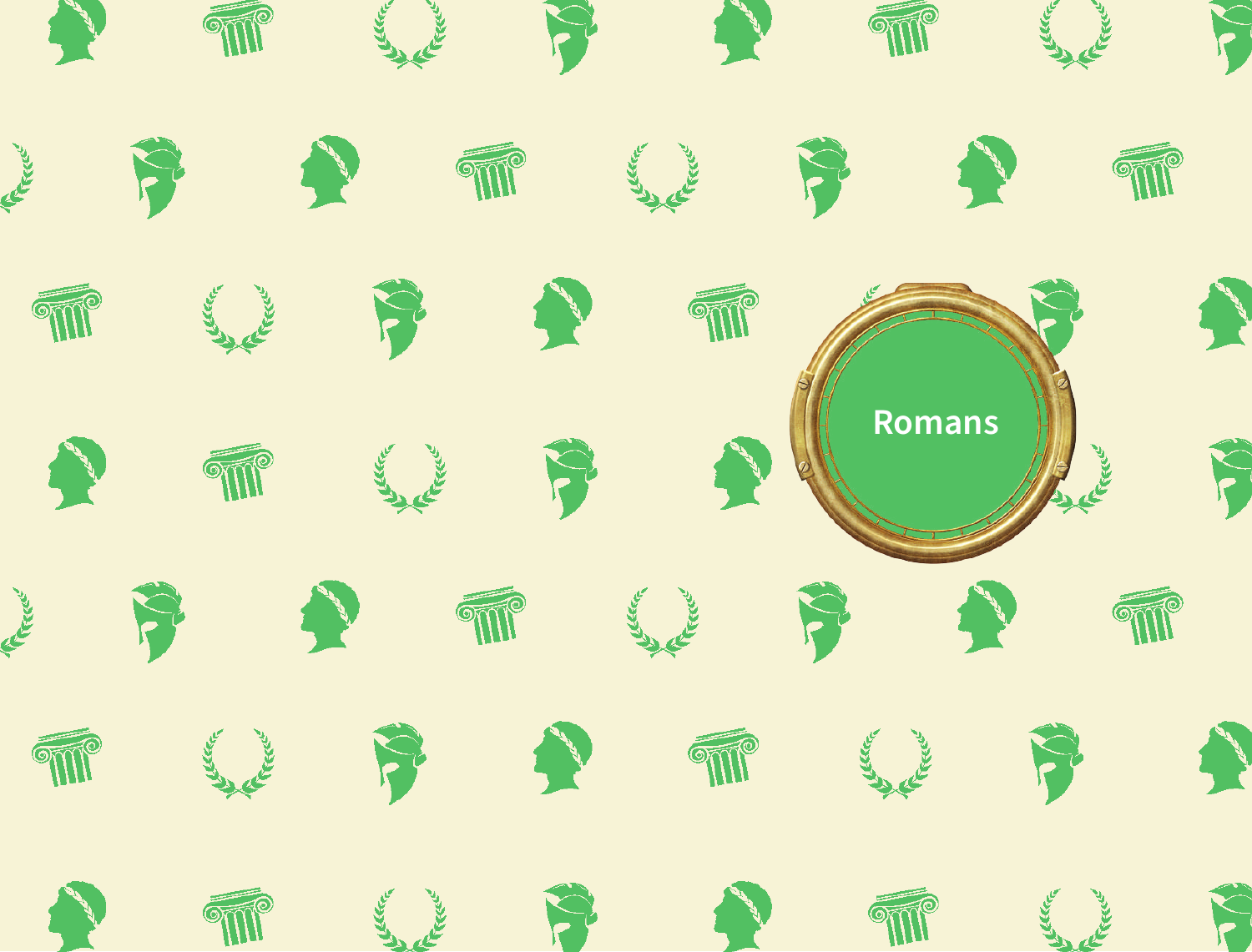# *Map 4* **PEGWELL BAY**

'Not surprisingly, my boy, a lot happened over the next several thousand years.'

We were looking out over a wide, shallow bay, the wind whipping the loose sand up in billows.

'The spread of new technologies and culture. Communities working with Bronze and then Iron Age tools, as our ancestors became ever more settled and cleared more and more of the forests for crops and livestock. The countryside is studded with their tools and implements. Remember, of course, there was no unified country or nation. A myriad of tribes existed across a patchwork of territories. We could have taken a trip to any number of fascinating sites where evidence of settlements from those years remain. Perhaps next time we will. But quite frankly, time marches swiftly onwards.'

'I have been impatient to get to this moment. The moment in the summer of 54 BC when looking out over the bay we would have seen an enormous fleet of Roman ships.'

Looking out over the water, I could easily imagine the horizon teeming with ships and almost shivered.

'Caesar had been here the year before but he'd only brought two legions, and though he landed, soon set off again. It was somewhat of a minor detour in his seven-year campaign against the Gauls. This time he brought





hundreds of ships, some say twenty thousand men and thousands of horses. The weather was terrible with a storm blowing up, and the ships at anchor were broken against themselves. So they pulled the ships up on to the beach. Archaeologists have found evidence of the defensive fortifications the Romans made to defend the ships less than a kilometre in that direction.'

Aunt Bea pointed inland. 'They found pottery and iron weapons, including crucially a Roman spear. Back then, this would all have been an island, cut off from the mainland by the Wantsum Channel until it gradually silted up over the next thousand years. The watching tribes fled at the size of the force. Caesar won some victories over the various tribes that Britain was made up of and left again. But that initial link had been made between here and the Roman world. Over the next eighty years, there were many planned invasions, including my favourite story, of Caligula gathering a force of 200,000 only for them to collect seashells. It wasn't until AD 40 that the invasion began in earnest and for the next forty years vicious battles were waged as the Romans sought to subdue the various tribes.

This had thus far been an island that had been shaped by those who came to its shores. But no one could have had any idea quite what that fleet signified on that stormy summer day. Now, I think some puzzles.'

THE ORDNANCE SURVEY JOURNEY THROUGH TIME 31